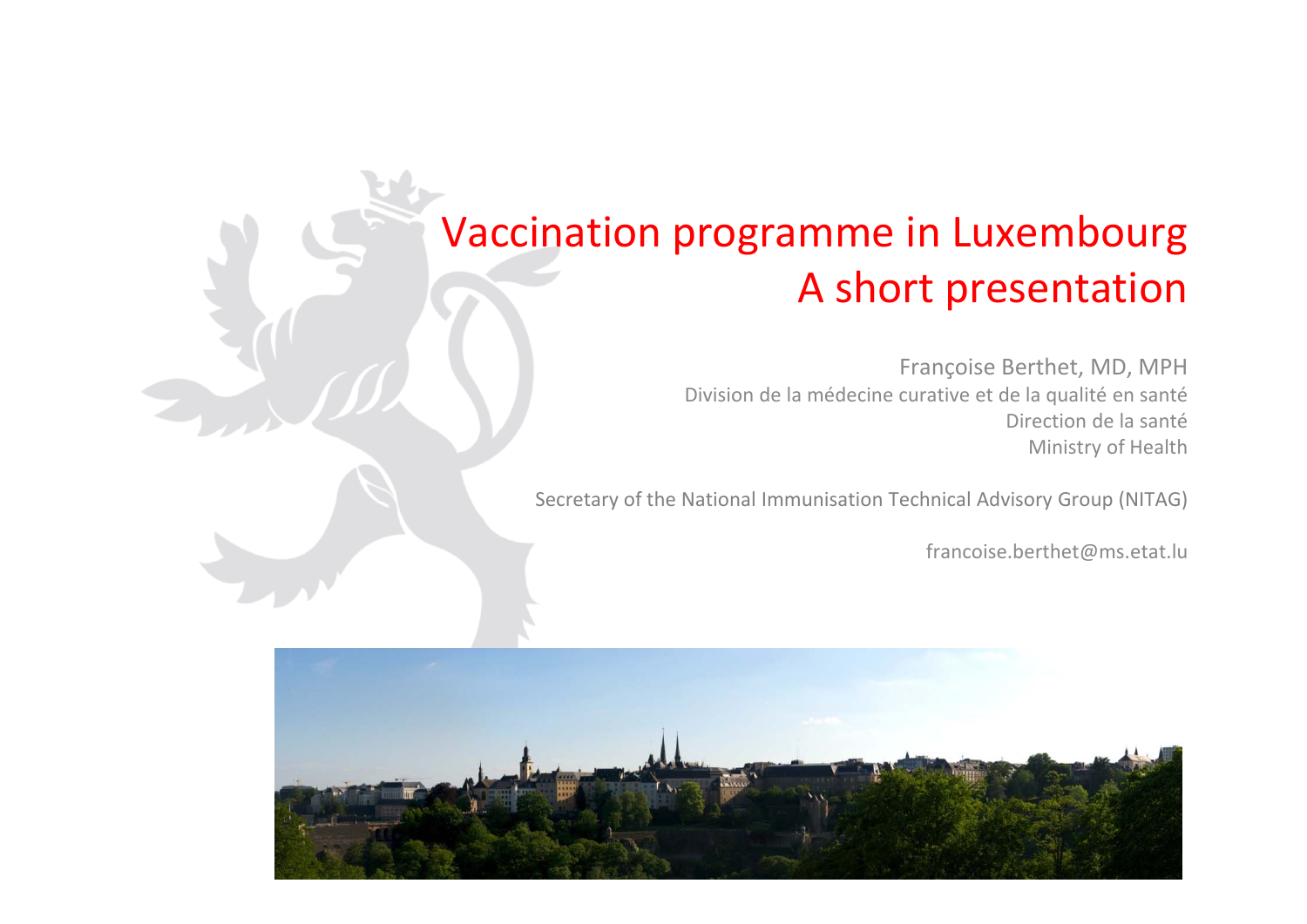### Luxembourg vaccination programme



- $\blacktriangleright$  Core principles
	- •**•** Immunisation recommendations: NITAG (experts)
	- $\bullet$ Decisions regarding the inclusion of vaccines in the schedule: MoH
	- $\bullet$ Vaccine supply fully funded by the MoH
	- $\bullet$ Vaccine visits reimbursed from the statutory health insurance fund
- $\blacktriangleright$  Strong incentive for well‐baby visits (vaccination opportunities)
	- $\bullet$  Post‐natal allocation (580,03€) upon completion of 6 well‐baby visits at <sup>a</sup> Paediatrician's or GP's practice between the age of 0‐24 months
		- 1. first 48 hours
		- **2.** 1-10 days
		- **3.** 3-8 weeks
		- 4. 4‐6 months
		- 5. 9‐12 months
		- 6. 21‐24 months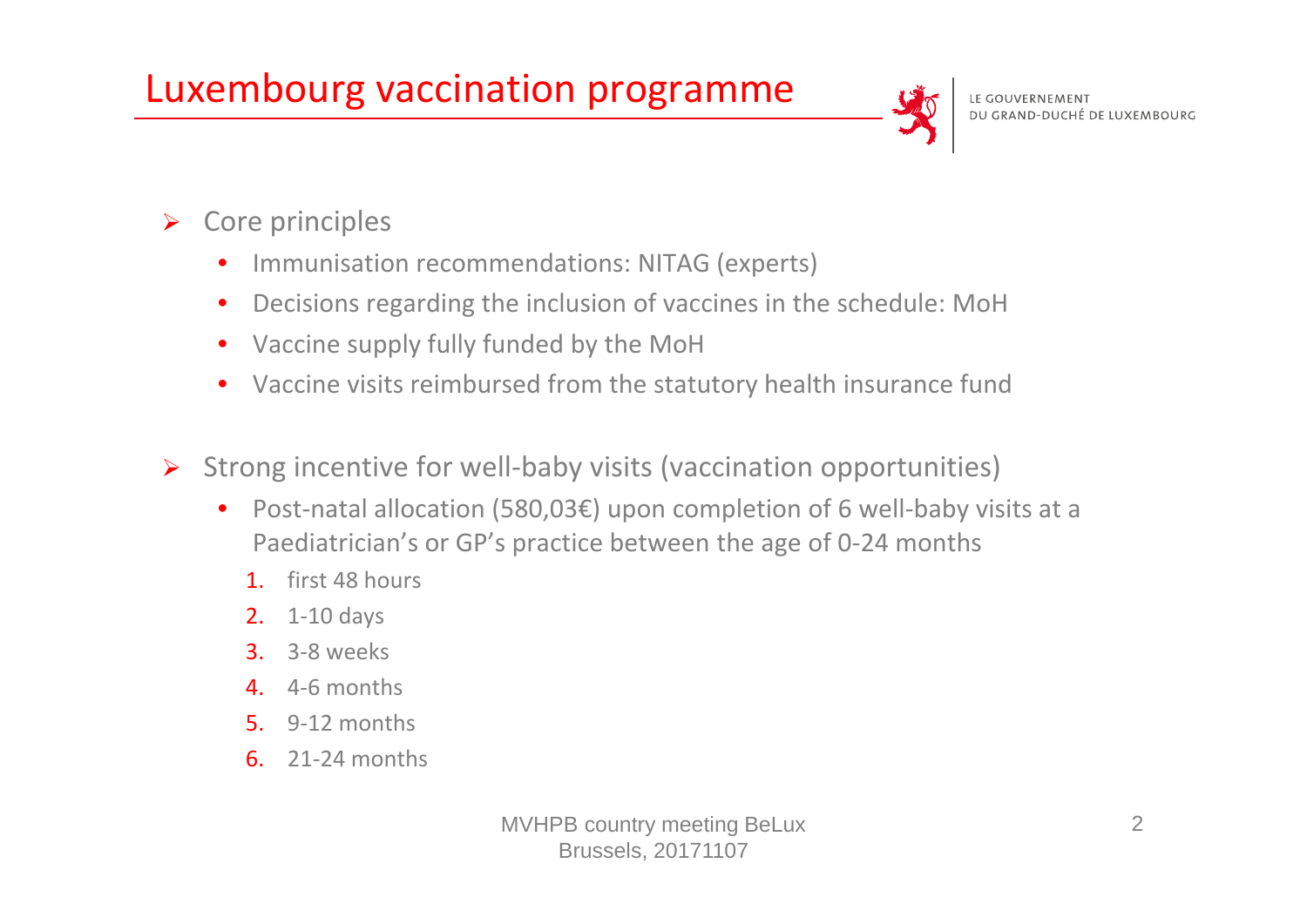### Luxembourg vaccination programme



- $\blacktriangleright$  Operational aspects of immunisation in Luxembourg
	- •Mostly in private paediatric and GP practices
	- •Di, Te, aP, IPV, Hib, HBV (10µg, 20µg only for risk groups), MenC, PCV13, MMR‐V (MMR and V), Rota
		- ‒ Supplied free of charge to doctor's practice upon ordering sent to the Health Directorate
		- ‒ Sent directly to the doctor's practice / to the hospital
		- $\rightarrow$  Directly available in the doctor's practice for immunisation
	- HPV, Flu
		- ‒ Subjected to individual medical prescription, available in pharmacies
		- ‒ Fully reimbursed for target groups (Health insurance fund gets compensation from MoH)
		- $\rightarrow$  NOT Directly available in the doctor's practice for immunisation
	- • Other vaccines (HVA, vaccines for specific risk groups, travelers, …)
		- Subjected to individual medical prescription, available in pharmacies
		- Not reimbursed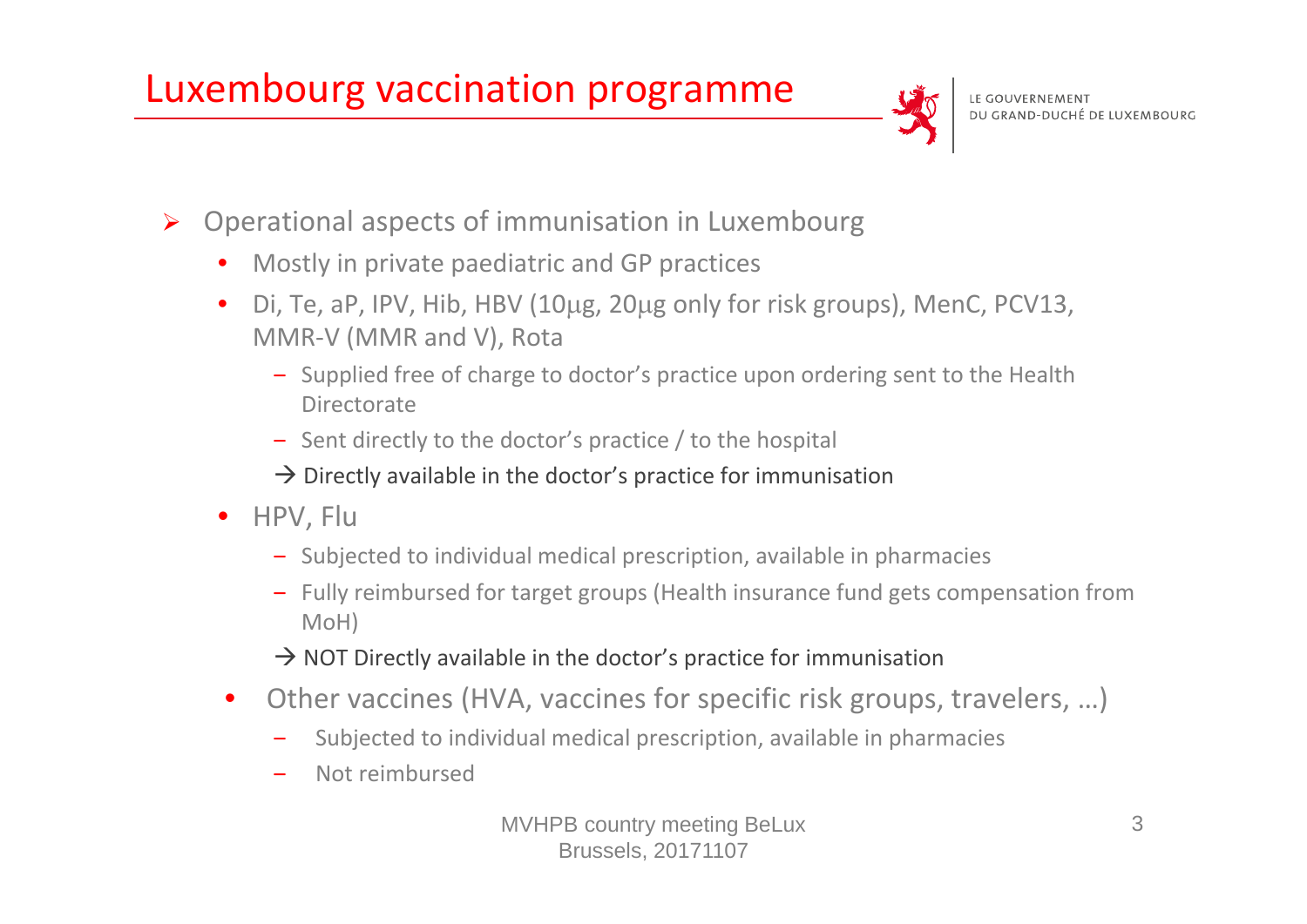### Luxembourg vaccination scheme 2017



#### $\triangleright$  Comprehensive universal immunisation programme

|                                                                                                   |      |              |                                |              |              |             | BIRTH 2 MONTHS 3 MONTHS 4 MONTHS 12 MONTHS 13 MONTHS 15-23 MONTHS 5-6 YEARS 11 YEARS 12 YEARS 13 YEARS 15-16 YEARS 18 YEARS |                   |  |                        |  |                                |  | EVERY 10<br><b>YEARS</b> | >65 YEARS                   |
|---------------------------------------------------------------------------------------------------|------|--------------|--------------------------------|--------------|--------------|-------------|-----------------------------------------------------------------------------------------------------------------------------|-------------------|--|------------------------|--|--------------------------------|--|--------------------------|-----------------------------|
| Diphtheria (D/d), tetanus (T),<br>acellular Pertussis (aP),<br>inactivated Polio vaccine<br>(IPV) |      |              | <b>DTaPIPV DTAPIPV DTAPIPV</b> |              |              | D T aP IPV  |                                                                                                                             | <b>D T aP IPV</b> |  |                        |  | d T aP IPV                     |  | d T aP IPV               |                             |
| Haemophilus influenzae type<br><b>b</b> infection                                                 |      | <b>Hib</b>   | <b>Hib</b>                     | <b>Hib</b>   |              | <b>Hib</b>  |                                                                                                                             |                   |  |                        |  |                                |  |                          |                             |
| <b>Hepatitis B</b>                                                                                | HBV* | <b>HBV</b>   | <b>HBV</b>                     |              |              | <b>HBV</b>  |                                                                                                                             |                   |  | HBV catch-up (3 doses) |  |                                |  |                          |                             |
| Invasive pneumococcal<br>diseases                                                                 |      | <b>PCV13</b> |                                | <b>PCV13</b> | <b>PCV13</b> |             |                                                                                                                             |                   |  |                        |  |                                |  |                          | PCV13, then<br><b>PPS23</b> |
| Rotavirus diarrhea                                                                                |      | <b>RV</b>    | <b>RV</b>                      |              |              |             |                                                                                                                             |                   |  |                        |  |                                |  |                          |                             |
| <b>Measles Mumps Rubella</b><br>Varicella                                                         |      |              |                                |              | <b>MMRV</b>  |             | <b>MMRV</b>                                                                                                                 |                   |  |                        |  |                                |  |                          |                             |
| <b>Meningococcal C infections</b>                                                                 |      |              |                                |              |              | <b>MenC</b> |                                                                                                                             |                   |  |                        |  |                                |  |                          |                             |
| Human papilloma virus                                                                             |      |              |                                |              |              |             |                                                                                                                             |                   |  | <b>HPV 2 doses</b>     |  | HPV catch-up (2 or 3<br>doses) |  |                          |                             |
| Influenza                                                                                         |      |              |                                |              |              |             |                                                                                                                             |                   |  |                        |  |                                |  |                          | TIV/QIV                     |
|                                                                                                   |      |              |                                |              |              |             |                                                                                                                             |                   |  |                        |  |                                |  |                          |                             |
| 6 well-baby visits 0-24 months                                                                    |      |              |                                |              |              |             |                                                                                                                             |                   |  |                        |  |                                |  |                          |                             |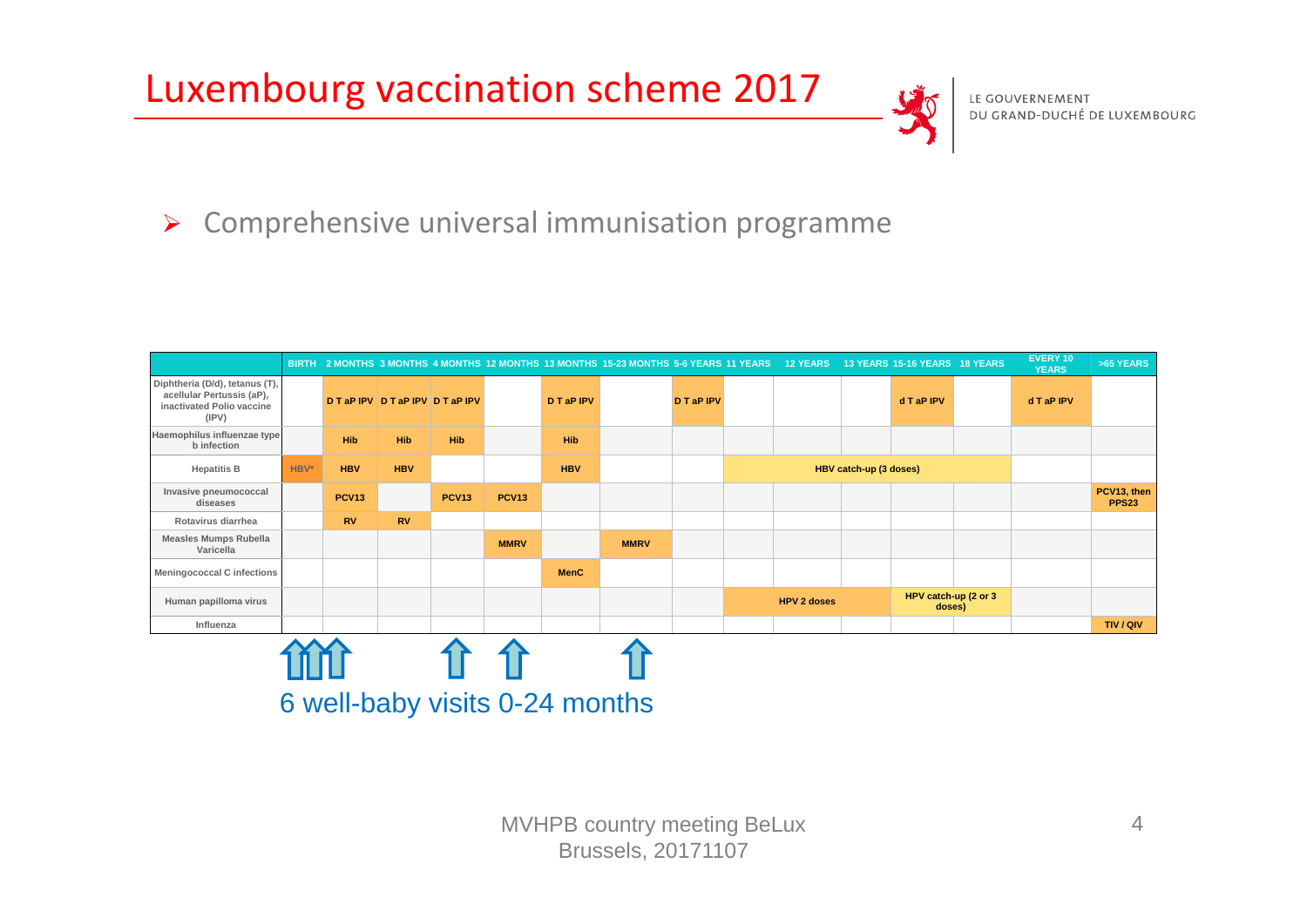

- Guidance from the CSMI (NITAG) in 2001
	- For occupational physicians
	- $\bullet$ • Prevention of HAV transmission for people handling and preparing food
	- $\rightarrow$  HAV vaccination guidance
	- $\bullet$ **•** Prevention of HAV transmission in communities
	- $\rightarrow$  no HAV vaccination health and hygiene guidance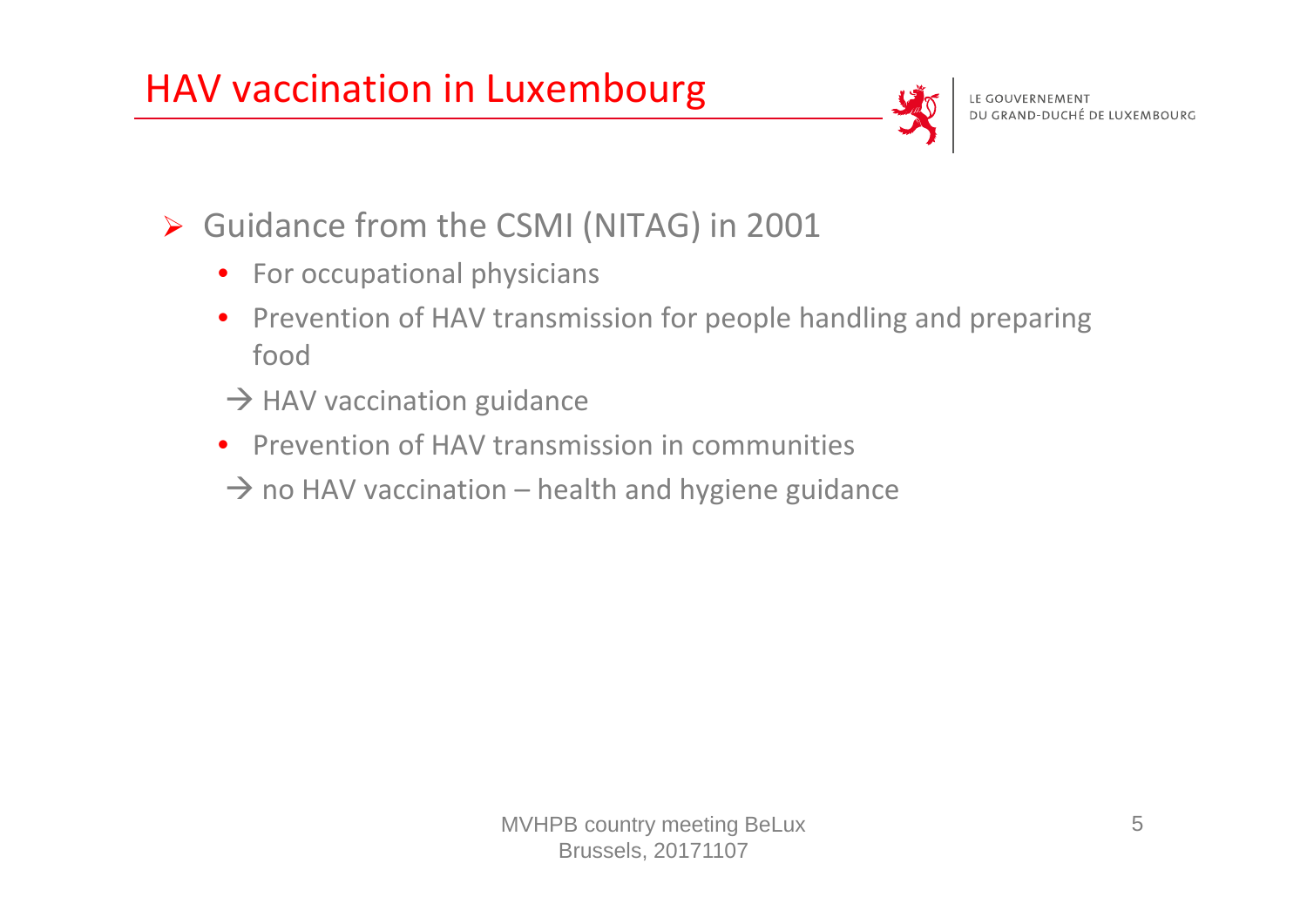# HBV vaccination in Luxembourg (children)

Universal infant immunisation programme, free of charge

- $\bullet$ Recommended since 1994 ‐ implemented in 1996
- $\bullet$ Coverage (children 25‐30 months):

|                       | 1996          | 2002 | 2007 | 2012          |
|-----------------------|---------------|------|------|---------------|
| Coverage              | $\frac{0}{0}$ | $\%$ | ℅    | $\frac{0}{0}$ |
| Hepatitis B (3 doses) | 5.8           | 94.5 | 94.5 | 93.6          |
| $DT(4$ doses)         | 89.0          | 94.9 | 96.5 | 95.2          |

- Catch‐up programme for all children aged 12 years
	- •● Recommended since 1994 – operational 1996-2008 (invitation)
	- 3 doses (months 0‐1‐6)
- HBV vaccine available free of charge for teenagers 12‐15 years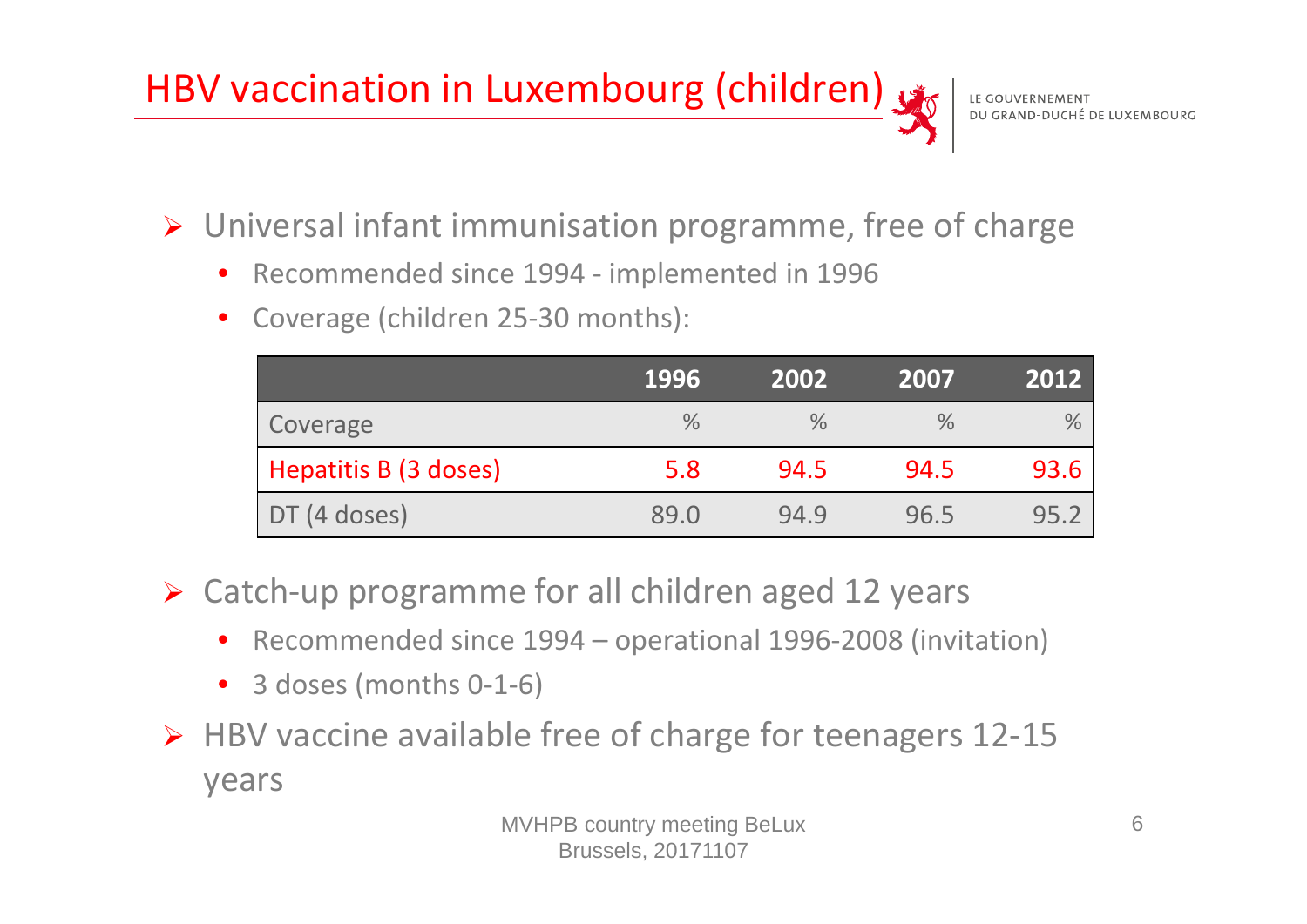## HBV vaccination in Luxembourg (risk groups)

#### Recommendations from the CSMI (NITAG)

- in 2004 revised 2011
- $\triangleright$  Risk groups:
	- •Hbs‐Ag partners and household
	- •MSM, multiple sexual partners
	- •· IV drug users
	- •Healthcare professionals (incl. Trainees, first responders, …)
	- •Residents and personnel in facilities for disabled people
	- •• Patients with chronic renal failure, dialysis patients
	- •Organ transplant patients
	- $\bullet$ • HIV infected people
	- •Diabetes patients
	- •**•** HCV infection and other chronic liver disease patients
	- •People traveling/relocating in high endemicity countries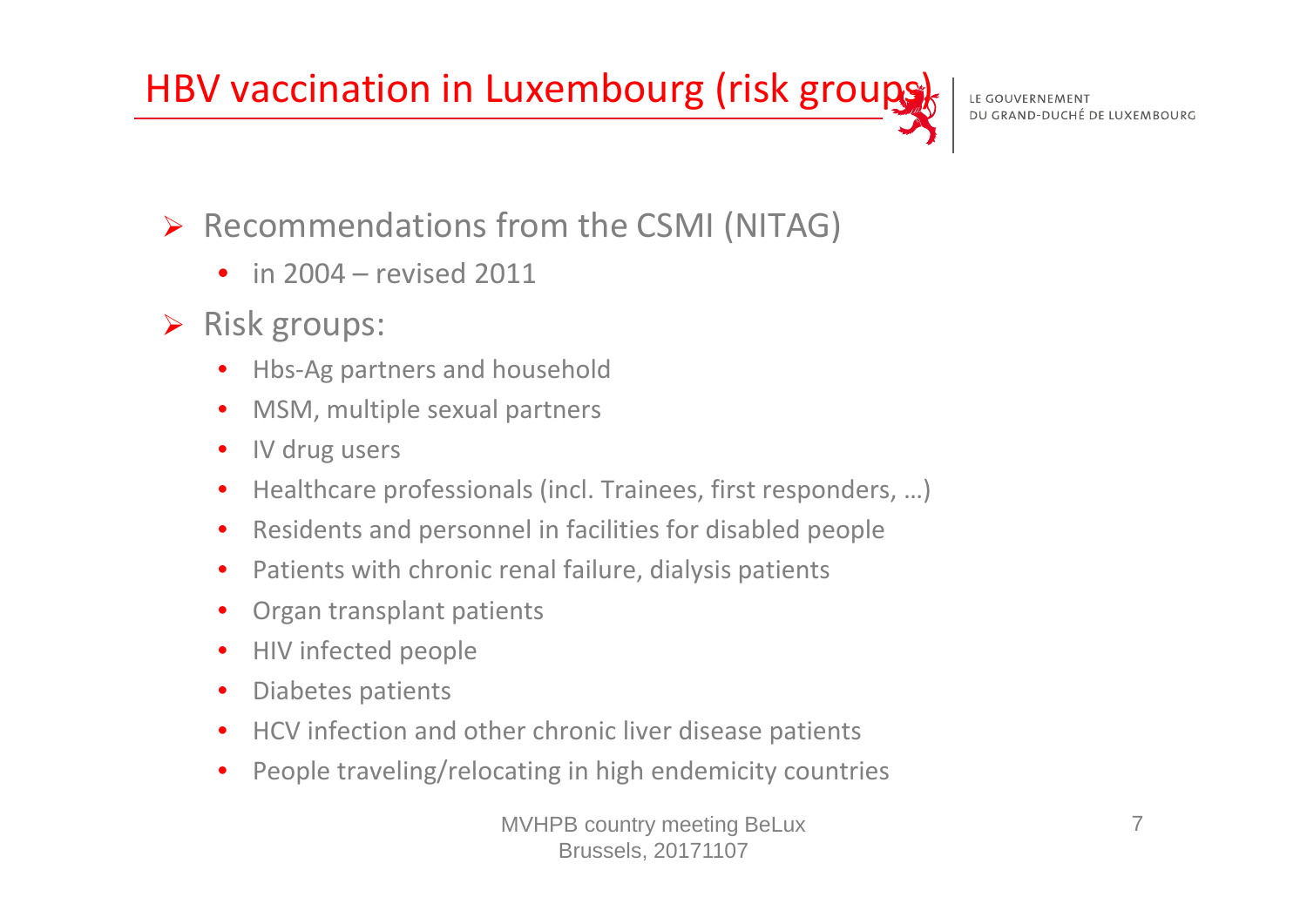## HBV vaccination in Luxembourg (risk groups)

LE GOUVERNEMENT DU GRAND-DUCHÉ DE LUXEMBOURG

- Recommendations from the CSMI (NITAG)
	- in 2004 revised 2011
- > Risk groups:
	- •Hbs‐Ag partners and household
	- •MSM, multiple sexual partners
	- •· IV drug users
	- •Healthcare professionals  $\mu$ e professionals  $\mu_{\text{on}}(N)$ Residents and personal Lines Communist<br>Patients with reimpoursed only<br>Organ the Eully reimpoursies patients
	- •d person  $r_S e^{u}$  in fact the disability of disability of  $e^{u}$
	- •Patients with s with  $\alpha'$  in  $\alpha'$  is  $\beta$  factors attents
	- • $\bullet$  Organ transplants and  $\delta^{(0)}$ .
	- •**HIV** infer V infect  $p^{\circ}$
	- •Liv Infed Kun Renal diamees
	- •**HCV** infection ther chronic liver disease patients
	- •People traveling/relocating in high endemicity countries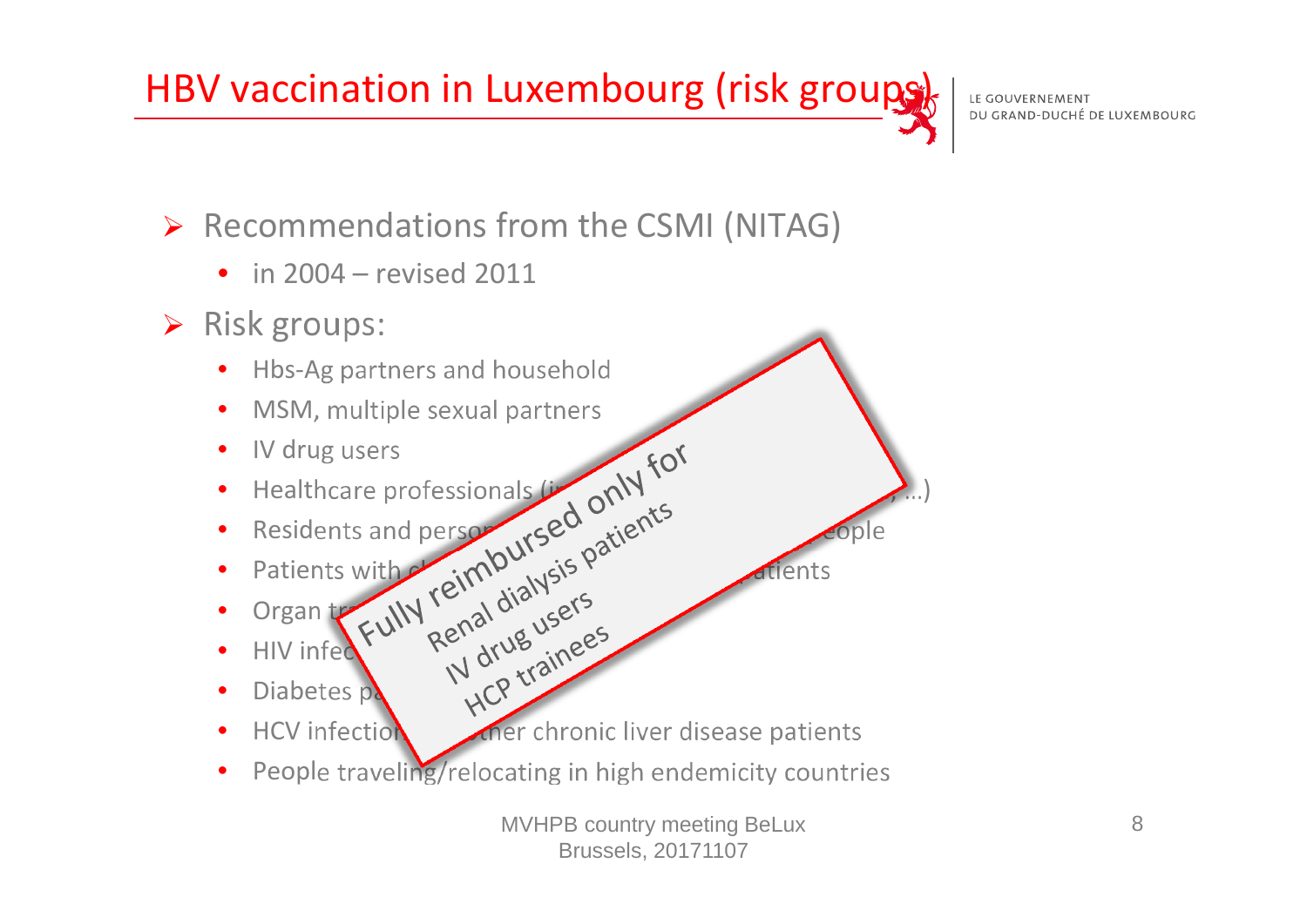Vaccination programme in Luxembourg



LE GOUVERNEMENT DU GRAND-DUCHÉ DE LUXEMBOURG

Universal immunisation programme:

- **► Comprehensive**
- ▶ Patient-centered, accessible
- $\triangleright$  High coverage for primary immunisation series

However:

- $\triangleright$  Reimbursement not available for all risk groups
- **► Vaccine coverage not routinely assessed** 
	- $\bullet$ beyond the age of 3 ( $\rightarrow$  teenagers?)
	- •among risk groups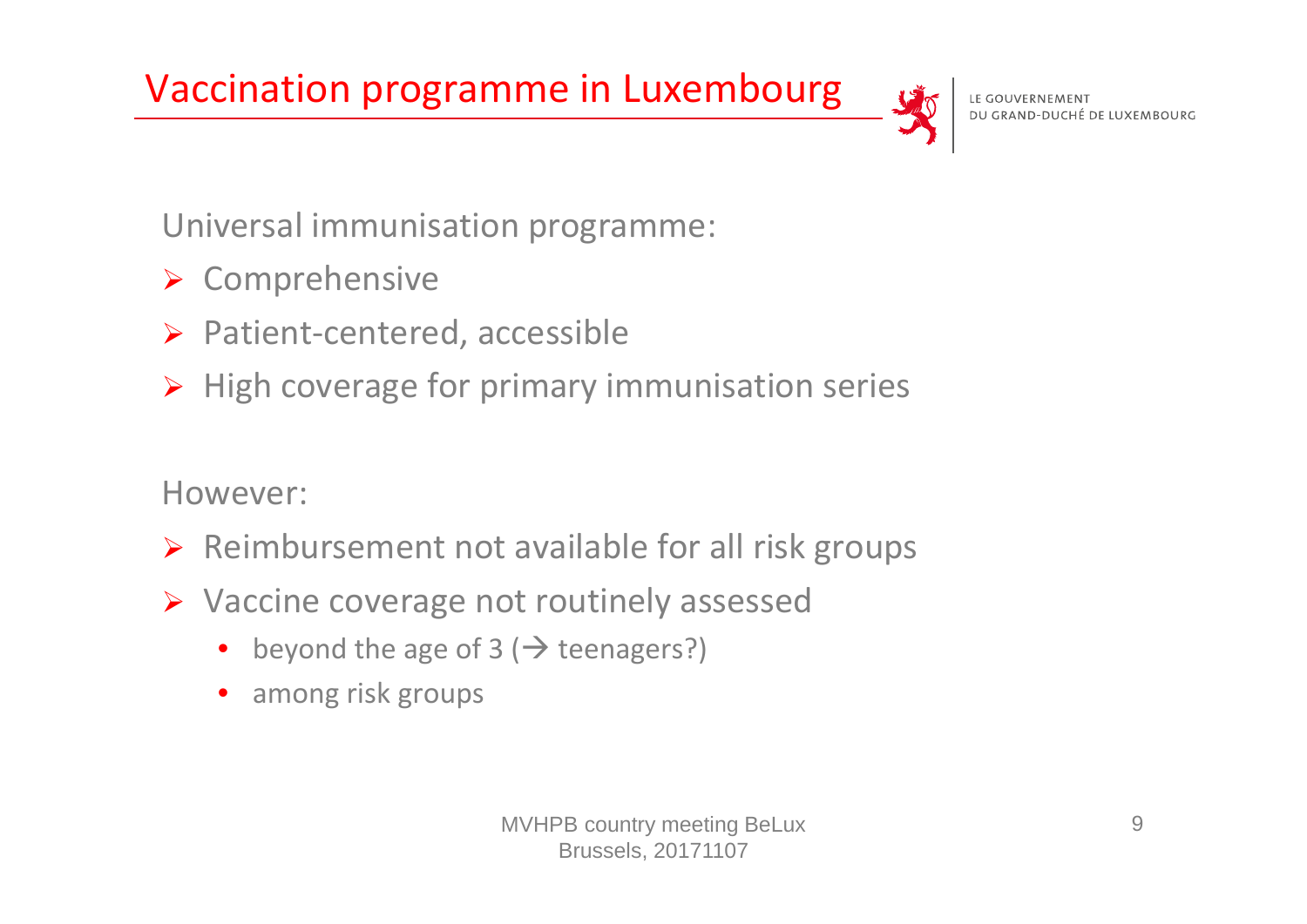### Luxembourg vaccination programme



#### $\triangleright$  A special thank to

- All members of the Conseil supérieur des maladies infectieuses (President: Dr Thérèse Staub)
- • All physicians for their dedication to maintain <sup>a</sup> high vaccine acceptance rate among the population

#### $\triangleright$  For more information:

- • Conseil supérieur des maladies infectieuses (CSMI): http://www.sante.public.lu/fr/politique-sante/acteurs/organismes-consultatifs/conseil-maladiesinfectieuses/index.html
- •National recommendations:

http://www.sante.public.lu/fr/espace‐professionnel/recommandations/conseil‐maladies‐infectieuses/index.html